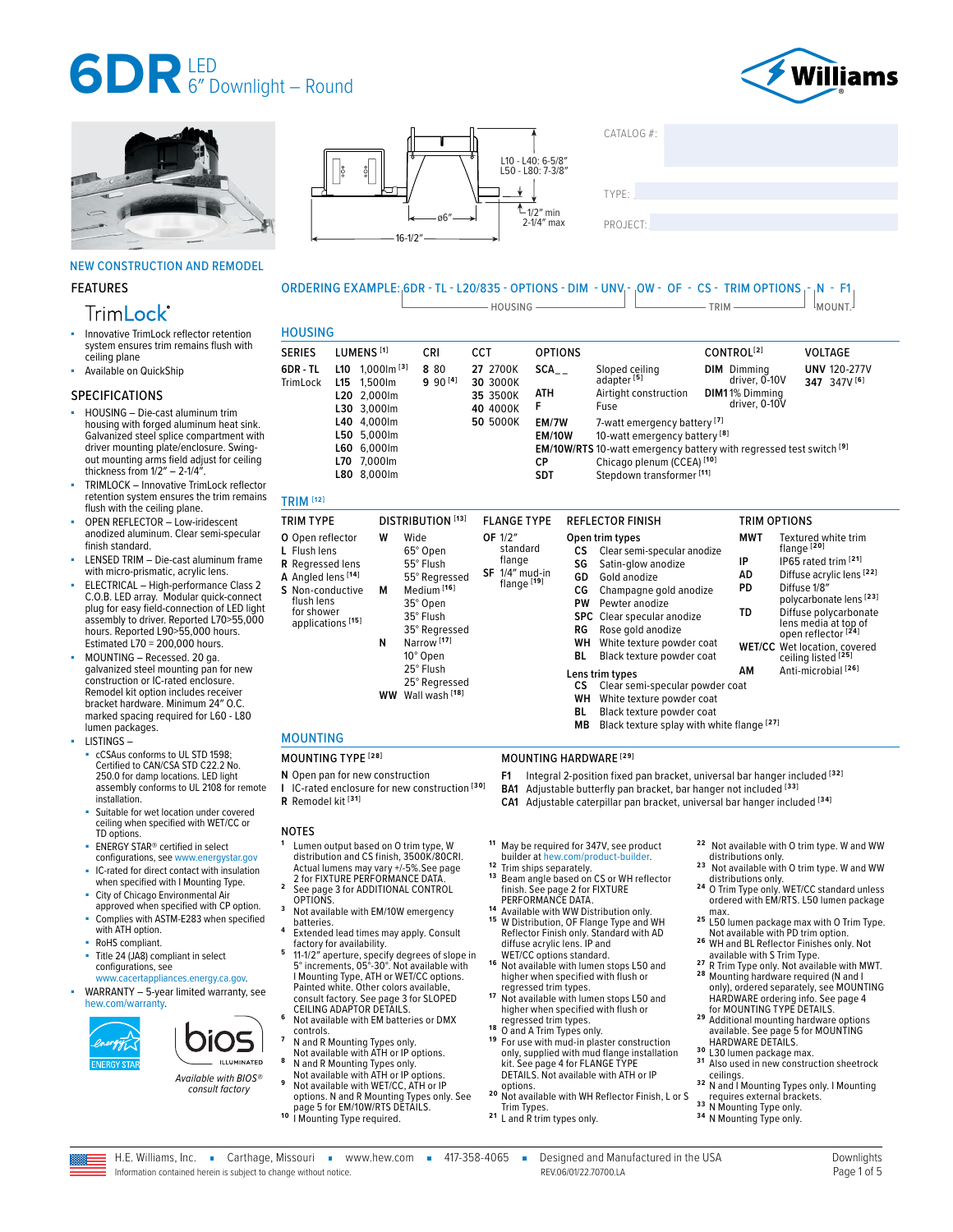### <span id="page-1-0"></span>FIXTURE PERFORMANCE DATA

### OPEN REFLECTOR TRIM TYPE

|                | DIST. | <b>DELIVERED LUMENS</b> | <b>WATTAGE</b> | EFFICACY (Im/W) |
|----------------|-------|-------------------------|----------------|-----------------|
|                | W     | 1014                    | 8.7            | 116.9           |
| ទី             | М     | 982                     | 8.7            | 113.2           |
|                | N     | 1003                    | 8.7            | 115.7           |
|                | W     | 1497                    | 13.8           | 108.6           |
| 쁰              | M     | 1495                    | 13.8           | 108.4           |
|                | N     | 1528                    | 13.8           | 110.8           |
|                | W     | 1988                    | 19.0           | 104.6           |
| 20             | М     | 1983                    | 19.1           | 103.8           |
|                | N     | 2026                    | 19.1           | 106.1           |
|                | W     | 3062                    | 26.9           | 114.0           |
| ສຸ             | M     | 3003                    | 26.9           | 111.8           |
|                | N     | 3000                    | 26.9           | 111.7           |
|                | W     | 4094                    | 36.5           | 112.2           |
| $\overline{a}$ | M     | 4016                    | 36.4           | 110.3           |
|                | N     | 4011                    | 36.4           | 110.2           |
|                | W     | 5014                    | 43.9           | 114.1           |
| 50             | M     | 4935                    | 43.9           | 112.3           |
|                | N     | 5047                    | 43.9           | 114.9           |
|                | W     | 6043                    | 54.0           | 111.9           |
| ទី             | M     | 5948                    | 54.0           | 110.1           |
|                | N     | 6083                    | 54.0           | 112.6           |
|                | W     | 7008                    | 67.8           | 103.3           |
| 50             | М     | 6898                    | 67.8           | 101.7           |
|                | N     | 7055                    | 67.8           | 104.0           |
|                | W     | 8018                    | 79.8           | 100.5           |
| $^{80}$        | M     | 7891                    | 79.8           | 98.9            |
|                | N     | 8071                    | 79.8           | 101.2           |

|                | DIST. | <b>DELIVERED LUMENS</b> | <b>WATTAGE</b> | EFFICACY (Im/W) |
|----------------|-------|-------------------------|----------------|-----------------|
|                | W     | 774                     | 8.7            | 89.2            |
| 음              | M     | 910                     | 8.7            | 104.9           |
|                | N     | 909                     | 8.7            | 104.8           |
|                | W     | 1178                    | 13.8           | 85.4            |
| 57             | M     | 1385                    | 13.8           | 100.4           |
|                | N     | 1384                    | 13.8           | 100.4           |
|                | W     | 1562                    | 19.5           | 80.1            |
| 20             | M     | 1837                    | 19.1           | 96.1            |
|                | N     | 1836                    | 19.5           | 94.2            |
|                | W     | 2335                    | 26.9           | 86.9            |
| នី             | M     | 2782                    | 26.9           | 103.6           |
|                | N     | 2718                    | 26.9           | 101.2           |
|                | W     | 3122                    | 36.5           | 85.5            |
| $\overline{a}$ | М     | 3720                    | 36.4           | 102.2           |
|                | N     | 3635                    | 36.4           | 99.9            |
|                | W     | 3824                    | 43.9           | 87.0            |
| <b>L50</b>     | M     |                         | -              |                 |
|                | N     |                         |                |                 |
|                | W     | 4609                    | 54.0           | 85.4            |
| <b>GO</b>      | M     |                         |                |                 |
|                | N     |                         |                |                 |
|                | W     | 5345                    | 67.8           | 78.8            |
| DO.            | M     |                         |                |                 |
|                | N     |                         |                |                 |
|                | W     | 6115                    | 79.8           | 76.7            |
| <b>SST</b>     | M     |                         |                |                 |
|                | N     |                         |                |                 |

#### **DIST. DELIVERED LUMENS WATTAGE EFFICACY (lm/W)**<br>W 716 8.7 82.5 **L10** W | 716 | 8.7 | 82.5 M 883 8.7 101.7 N 897 8.7 103.4 **L15** W 1090 13.8 79.0<br>M 1344 13.8 97.4 1344 13.8 97.4<br>1366 13.8 99.1 1366 13.8 99.1<br>W 1445 19.5 74.1 **L20** W 1445 19.5 74.1<br>M 1782 19.1 93.3 M | 1782 | 19.1 | 93.3 N 1812 19.5 92.9 **L30** W 2160 26.9 80.4 M 2699 26.9 100.5<br>N 2683 26.9 99.9 N 2683 26.9 99.9 **L40** W 2889 36.5 79.1<br>M 3609 36.4 99.1 M 3609 36.4<br>N 3587 36.4 N 3587 36.4 98.6<br>W 3537 43.9 80.5 **L50**  $\begin{array}{c|c}\nW & 3537 \\
M & -\n\end{array}$ M – – – – – – N – – – – – – **L60** W 4264 54.0 79.0 M – – – – – – – N – – – – – – – **L70** W 4945 67.8 72.9 M – – – – – – N – – – – – – – **L80** W 5657 79.8 70.9 M – – – – – – N – – – – –

REGRESSED LENS TRIM TYPE

#### MULTIPLIER TABLES

|                                                  | <b>COLOR TEMPERATURE</b> |  |  |  |  |
|--------------------------------------------------|--------------------------|--|--|--|--|
| <b>CONVERSION</b><br><b>CCT</b><br><b>FACTOR</b> |                          |  |  |  |  |
| 2700K<br>0.92                                    |                          |  |  |  |  |
| 3000K<br>0.98                                    |                          |  |  |  |  |
| 80 CRI<br>3500K<br>1.00                          |                          |  |  |  |  |
| 4000K<br>1.01                                    |                          |  |  |  |  |
| 5000K<br>1.02                                    |                          |  |  |  |  |
|                                                  |                          |  |  |  |  |
| 2700K<br>0.76                                    |                          |  |  |  |  |
| 3000K<br>0.79                                    |                          |  |  |  |  |
| 90 CRI<br>3500K<br>0.82                          |                          |  |  |  |  |
| 4000K<br>0.84                                    |                          |  |  |  |  |
| 5000K<br>0.88                                    |                          |  |  |  |  |

|               | <b>REFLECTOR FINISH</b> |                                            |  |  |  |
|---------------|-------------------------|--------------------------------------------|--|--|--|
|               | <b>NUMBER</b>           | <b>CATALOG CONVERSION</b><br><b>FACTOR</b> |  |  |  |
|               | CS                      | 1.00                                       |  |  |  |
|               | SG <sup>1</sup>         | 0.92                                       |  |  |  |
|               | GD                      | 0.93                                       |  |  |  |
| <b>O TRIM</b> | СG                      | 0.96                                       |  |  |  |
|               | PW                      | 0.86                                       |  |  |  |
|               | <b>SPC</b>              | 1.02                                       |  |  |  |
|               | RG                      | 0.88                                       |  |  |  |
|               | WH <sup>1</sup>         | 0.89                                       |  |  |  |
|               | BL <sup>1</sup>         | 0.47                                       |  |  |  |
|               |                         |                                            |  |  |  |
|               | WH                      | 1.00                                       |  |  |  |
| <b>R TRIM</b> | сs                      | 0.98                                       |  |  |  |
|               | вL                      | 0.79                                       |  |  |  |

| <b>TRIM</b>                     |                                    |  |  |  |
|---------------------------------|------------------------------------|--|--|--|
| <b>CATALOG</b><br><b>NUMBER</b> | <b>CONVERSION</b><br><b>FACTOR</b> |  |  |  |
| s                               | 0.85                               |  |  |  |
| AD                              | 0.85                               |  |  |  |
| PD                              | 0.85                               |  |  |  |
| TD                              | 0.75                               |  |  |  |
| WET/CC <sup>2</sup>             | 0.85                               |  |  |  |

FLUSH LENS TRIM TYPE

**1** Distribution will also be affected, consult factory.<br><sup>2</sup> Use multiplier when specified with O Trim Type.<br>■ Photometrics tested in accordance with IESNA LM-79. Results shown are based on 25℃ ambient temperature.

■ Wattage shown is based on 120V input.<br>■ Results based on 3500K 80 CRL actual

■ Results based on 3500K, 80 CRI, actual lumens may vary +/-5%

Use multiplier tables to calculate additional options.

### PHOTOMETRY

**6DR-TL-L20/835-DIM-UNV-OW-OF-CS** Report #: 20687; 12/12/18 | Total Luminaire Output: 1988 lumens; 19.0 Watts | Efficacy: 104.6 lm/W | 82.9 CRI; 3457K CCT



|                          | 70-01-03 Report #. 20067, 12/12/16   Total Luminane Output. |                         |                     |  |  |
|--------------------------|-------------------------------------------------------------|-------------------------|---------------------|--|--|
|                          | <b>VERTICAL ANGLE</b>                                       | <b>HORIZONTAL ANGLE</b> | <b>ZONAL LUMENS</b> |  |  |
|                          |                                                             | nº                      |                     |  |  |
| CANDLEPOWER DISTRIBUTION | U                                                           | 1672                    |                     |  |  |
|                          | 5                                                           | 1579                    | 151                 |  |  |
|                          | 15                                                          | 1735                    | 492                 |  |  |
|                          | 25                                                          | 1982                    | 917                 |  |  |
|                          | 35                                                          | 604                     | 380                 |  |  |
|                          | 45                                                          | 46                      | 36                  |  |  |
|                          | 55                                                          | 13                      | 12                  |  |  |
|                          | 65                                                          | 2                       | 2                   |  |  |
|                          | 75                                                          |                         | 0                   |  |  |
|                          | 85                                                          |                         | 0                   |  |  |
|                          | 90                                                          | ი                       |                     |  |  |

| LUMEN SUMMARY | <b>ZONE</b> | <b>LUMENS</b> | % FIXTURE |
|---------------|-------------|---------------|-----------|
|               | $0 - 40$    | 1939          | 98        |
|               | 0 - 60      | 1987          | 100       |
|               | $0 - 90$    | 1988          | 100       |
|               | $-180$      | 1988          | 100       |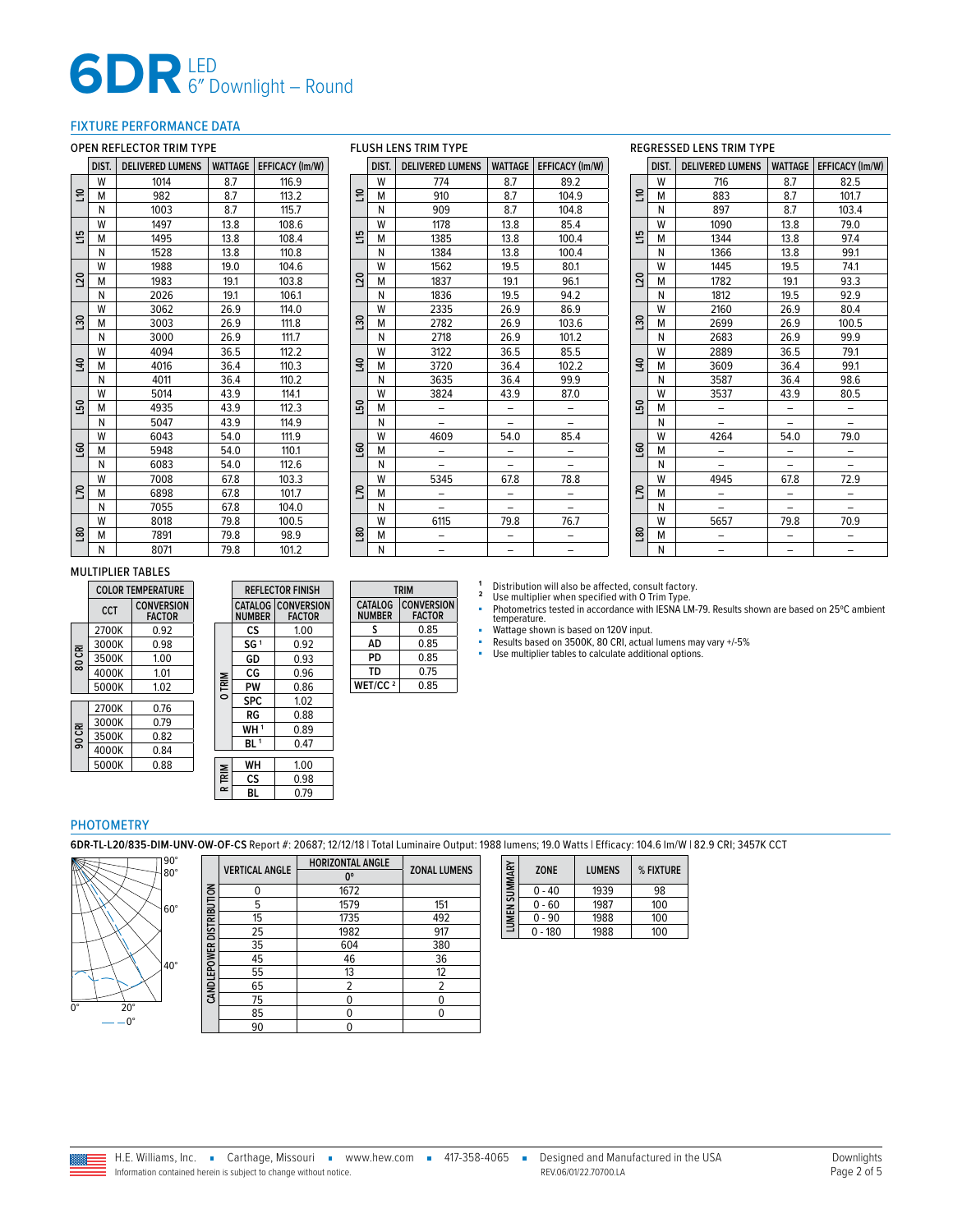

### <span id="page-2-0"></span>ADDITIONAL CONTROL OPTIONS

Lumen restrictions apply: L40 max for DMX driver, L40 max for Lutron drivers, L50 max for ELDO drivers, L15 minimum for DIM LINE driver, L60 max for DIM LINE driver. R Mounting<br>Type not available with DMX controls. R Mount

| <b>CATALOG NUMBER</b> | <b>DESCRIPTION</b>                                                                                                                       |
|-----------------------|------------------------------------------------------------------------------------------------------------------------------------------|
| DIM                   | Dimming driver prewired for 0-10V low voltage applications                                                                               |
| DIM <sub>1</sub>      | 1% dimming driver prewired for 0-10V low voltage applications                                                                            |
| <b>DIM LINE</b>       | Line voltage dimming driver (TRIAC and ELV compatible at 120V only)                                                                      |
| <b>DMX</b>            | 0.1% dimming driver for DMX controls                                                                                                     |
| LTE LINE              | Lutron Hi-lume 1% 2-wire dimming driver forward phase line voltage controls (120V only)                                                  |
| LDE1                  | Lutron Hi-lume 1% EcoSystem dimming LED driver                                                                                           |
| VRF/DBI/LDE1          | Lutron Vive integral fixture control, RF only (DFCSJ-OEM-RF), Lutron Hi-lume 1% EcoSystem dimming LED driver, and digital link interface |
| <b>FCJS/DIM</b>       | Lutron Vive PowPak wireless fixture control with dimming driver                                                                          |
| FCJS/DIM1             | Lutron Vive PowPak wireless fixture control with 1% dimming driver                                                                       |
| ELDO SOLOB            | EldoLED Solodrive, 0.1% dimming driver for 0-10V controls                                                                                |
| ELDO SOLOB DALI       | EldoLED Solodrive, 0.1% dimming driver for DALI controls                                                                                 |
| ELDO ECO1             | EldoLED Ecodrive, 1% dimming driver for 0-10V controls                                                                                   |
| ELDO ECO1 DALI        | EldoLED Ecodrive, 1% dimming driver for DALI controls                                                                                    |

# TRIMLOCK DETAILS





55° 35° 25°



# <span id="page-2-1"></span>SLOPED CEILING ADAPTOR DETAILS



|  | Ceiling cutout: ø11-7/8" |
|--|--------------------------|

|                 | A (HEIGHT)    |               |             |              |             |              | <b>PLENUM</b> |
|-----------------|---------------|---------------|-------------|--------------|-------------|--------------|---------------|
| <b>LUMENS</b>   | $5^\circ$     | $10^{\circ}$  | $15^\circ$  | $20^{\circ}$ | $25^\circ$  | $30^\circ$   | <b>HEIGHT</b> |
| $L$ 10 - $L$ 40 | 10-11/16"     | $10 - 7/8"$   | 10-15/16"   | $10 - 7/8''$ | 10-13/16"   | $10 - 5/8''$ | $11 - 1/4"$   |
| L50 - L80       | $11 - 7/16''$ | $11 - 9/16''$ | $11 - 5/8"$ | $11 - 5/8"$  | $11 - 1/2"$ | $11 - 1/4"$  | 12"           |
| 15° Shown       |               |               |             |              |             |              |               |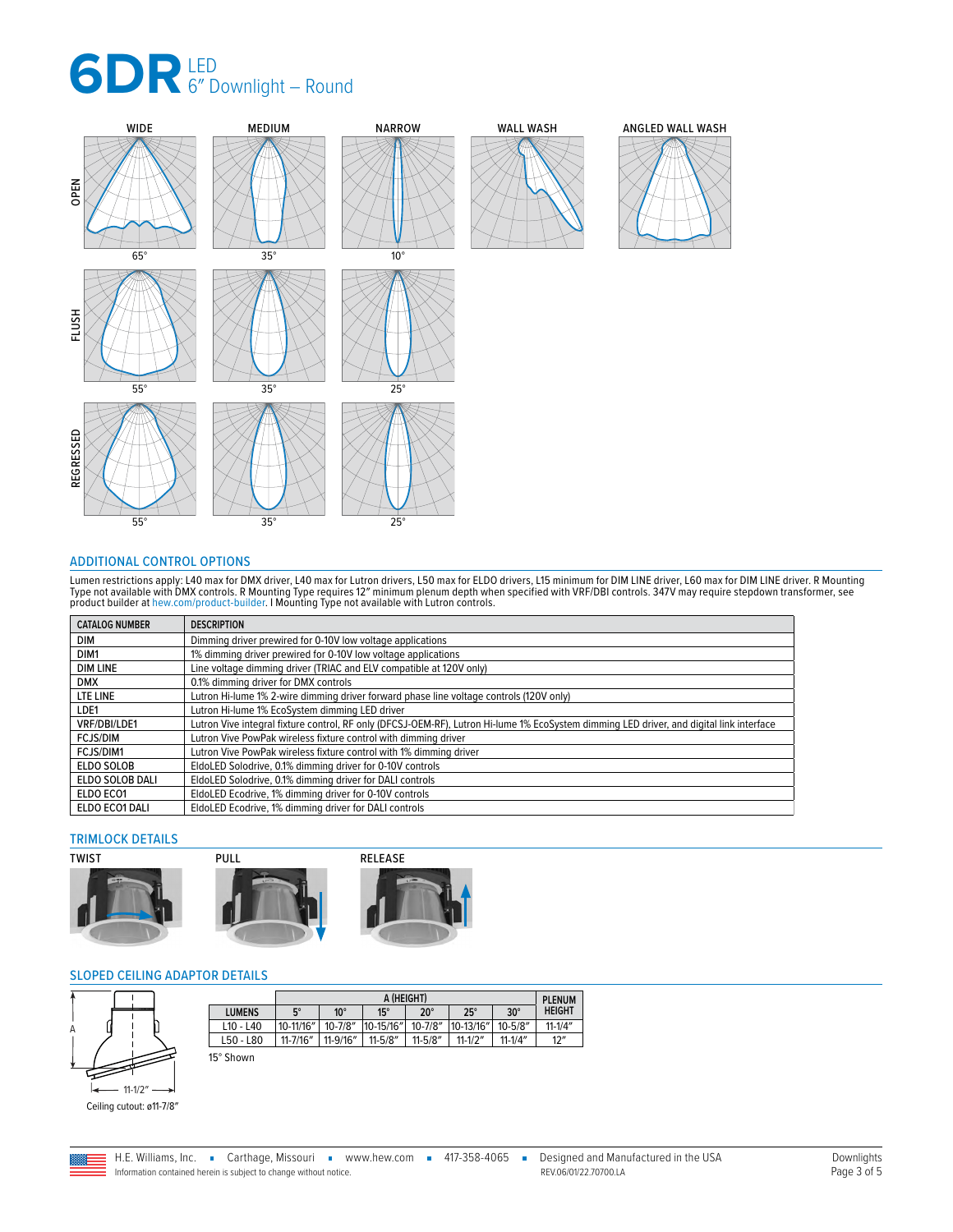# TRIM TYPE DETAILS



# <span id="page-3-0"></span>FLANGE TYPE DETAILS







# REFLECTOR FINISH DETAILS

| <b>SPC</b>     | SG         | <b>PW</b> | GD   | СG             | RG        | ယ                         | WH | BL    |
|----------------|------------|-----------|------|----------------|-----------|---------------------------|----|-------|
| Clear specular | Satin-glow | Pewter    | Gold | Champagne gold | Rose gold | Clear semi-specular White |    | Black |
|                |            |           |      |                |           |                           |    |       |

# <span id="page-3-1"></span>MOUNTING TYPE DETAILS





|               | <b>LENGTH</b> |              |             |             |             |              |  |  |  |
|---------------|---------------|--------------|-------------|-------------|-------------|--------------|--|--|--|
| <b>LUMENS</b> |               | B            |             |             |             |              |  |  |  |
| L10 - L20     | 15-3/16"      | 16''         | $6 - 3/8''$ | $12 - 1/8"$ | $9 - 1/2''$ | $6 - 1/16''$ |  |  |  |
| L30           | $16 - 5/8''$  | $17 - 1/2''$ | 7-7/8″      | 14"         | $10 - 1/4"$ | 7''          |  |  |  |



Receiver Bracket



Driver and Junction Box